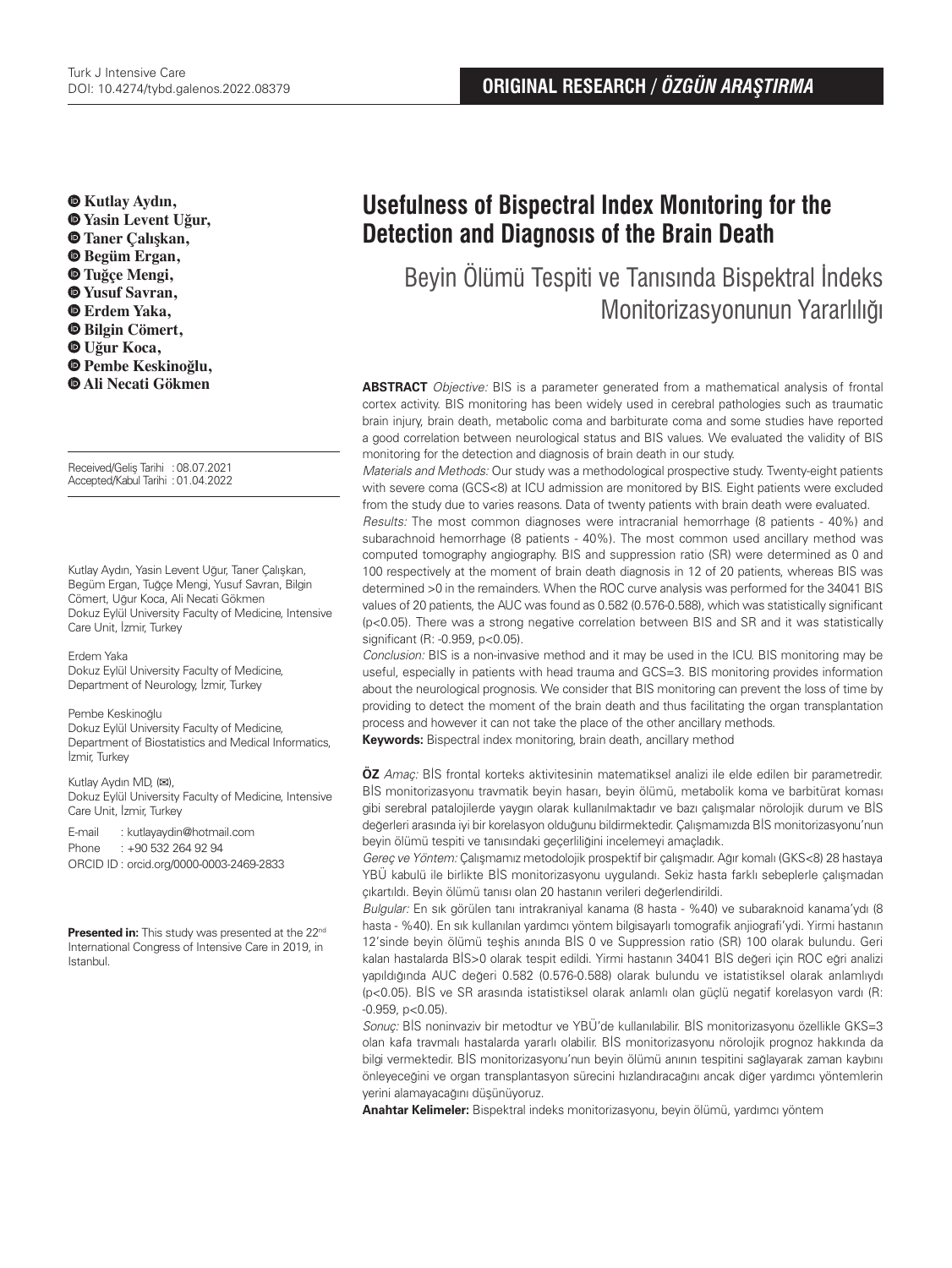# **Introduction**

It is among the duties and responsibilities of intensive care physicians in our country as well as in the world to determine and report brain death which means the end of life medically and legally (1). Brain death is a clinical diagnosis of irreversible loss of cerebral hemisphere and brainstem functions. There are three fundamental findings in brain death. These include the presence of irreversible coma, absence of brainstem reflexes, and positive apnea test characterized by the absence of respiratory response to severe hypercapnia (2,3).

Ancillary tests are essential legally to confirm the brain death in some countries when brain death is suspected or prediagnosed clinically (4). Electrophysiological studies (EEG, SEP) and tests measuring cerebral blood flow [cerebral angiography, computed tomography angiography (CTA), transcranial doppler ultrasonography (TCD), radionuclide cerebral scintigraphy] are used as ancillary tests (3). Cerebral angiography is considered to be the most important test evaluating cerebral circulation. (5). In cases where a clinical diagnosis of brain death is made, an ancillary test evaluating the cerebral circulation is performed and if this test is compatible with brain death, there is no need for a second neurological examination (3). Thus, an ancillary test seems to be a more practical way to save time in the diagnosis of brain death. The requirement to transfer the patient out of the intensive care unit (ICU) for these procedures carries a risk for the patients. In addition, the use of contrast media during cerebral angiography may potentially jeopardize the kidney and other organs of the potential donor candidate (4,5).

Bispectral index (BIS) monitoring, approved by the U.S. Food and Drug Administration (FDA) for the measurement of hypnotic effects of anesthetics and sedative drugs in 1996, was developed for the measurement of sedation depth and consciousness level during and after general anesthesia. BIS monitoring, which has expanded in use over time, has been widely used in cerebral pathologies such as traumatic brain injury (TBI), brain death, metabolic coma and barbiturate coma (6,7). BIS is a parameter generated from mathematical analysis of frontal cortex activity with 2-channel EEG. BIS values are between 0 and 100, 100 means complete conciousness, 0 means full electrical silence of the brain (8). BIS values between 65-85 means appropriate sedation level (9). It is stated that BIS monitoring is a noninvasive method and can be used in ICU for the measurement of sedation depth (10). Some studies have reported a good correlation

between neurological status and BIS values in non-sedated comatose patients (11,12). Dunham et al.(13) reported that BIS monitoring in head trauma patients with a low Glasgow Coma Scale Score (GCS) may be useful to determine the appropriate timing for a comprehensive neurological examination, apnea assessment, or an ancillary test. Vivien et al.(11) suggested that BIS monitoring could be used to ensure proper programming of EEG and cerebral angiography to confirm brain death by determining the onset of brain death in comatose patients. Okuyaz et al.(14), in their study, reported that decreasing BIS to 0 in patients with suspected brain death may support the brain death diagnosis in children and thus that expensive tests such as cerebral angiography can be planned at the appropriate time. We aimed to evaluate the validity of BIS monitoring for detecting and diagnosis of brain death in our study.

## **Materials and Methods**

#### Study groups

Our study is a methodological prospective study to determine the validity of BIS application in the clinical course of coma patients and the diagnosis of brain death. Study was performed between 2016-2017 in Dokuz Eylul University (DEU) School of Medicine Intensive Care Unit after local ethics committe approval (DEU Non-Interventional Research Ethics Committee decision no: 2016 / 19-05).

Twenty-eight patients admitted to our clinic with severe coma (GCS<8) due to traumatic brain injury, spontaneous intracranial hemorrhage, subarachnoid hemorrhage, ischemic stroke and hypoxic brain injury were included in the study. Eight patients were excluded from the study, because 3 patients without brain death diagnosis were died, 3 patients were not diagnosed with brain death and BIS records of 2 patients were not appropriate. Data of 20 patients with brain death were evaluated. The cause of the coma in each patient was evaluated and patients with reversible coma reasons (hypothermia, hypovolemic or hypotensive shock, intoxications, barbiturate or other sedative-narcotic drugs, metabolic disorders) or impaired forehead integrity were not included in the study.

All patients included in the study were followed-up for possible brain death. Critical cares of patients with brain trauma in ICU were performed according to the standart procedures of Brain Trauma Foundation Guidelines (15) and BIS monitoring was performed in all patients included in the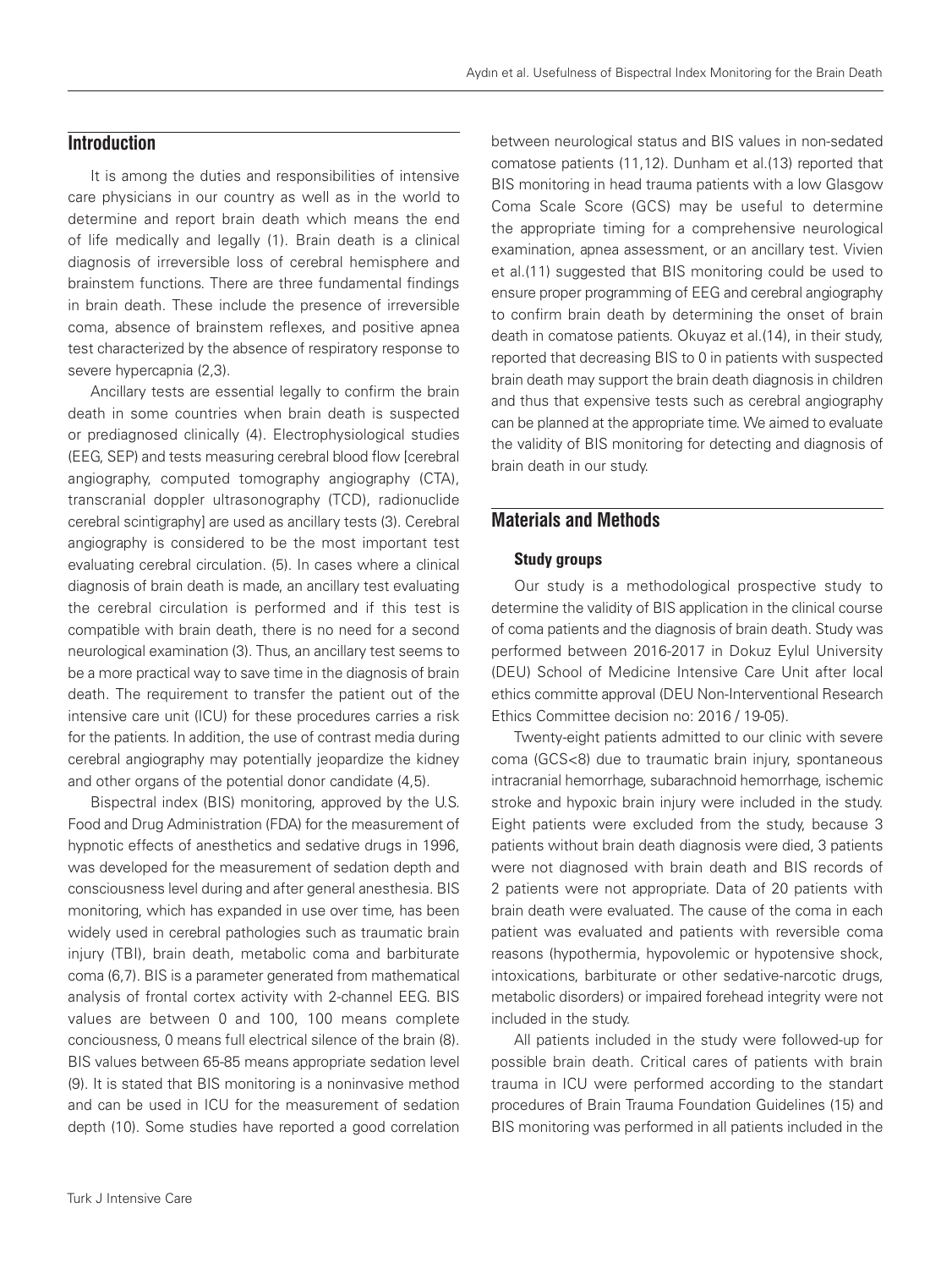study. The skin was cleaned before placing the BIS sensor and BIS sensors were used for a maximum of 72 hours. Sensors were changed if necessary.

Neurological examination was performed at 6 hour intervals each day. If clinical findings were not consistent with brain death, monitoring was continued as afore planned. But if a patient showed GCS regression, the neurological examination was performed hourly. Clinical evaluation of brain death was performed in patients with suspected brain death in the neurological examination. CTA, TCD, and DSA were performed as an ancillary test in patients who were both clinically compatible with brain death and in whom apnea test positive. Consistency of BIS values with the brain death diagnosis was evaluated in patients whose brain death diagnosis was confirmed by an ancillary test. A significant change in BIS values accompanying GCS regression and its association with prognosis were also evaluated.

### Brain Death Diagnosis

The brain death diagnosis was performed by the absence of brainstem reflexes and apnea test positivity in patients with irreversible coma according to the recommendations of the Ministry of Health Organ and Tissue Transplantation Services Regulation updated in 2014 (01.02.2012-28191) (16).

#### Data Collection

Demographic data, cause of coma, GCS and neurological examination findings at the admission of 28 patients were recorded. BIS monitorization was started in all patients admitted to ICU and neurological examination was done routinely every six hours, but upon regression of GCS of the patient, neurological examination frequency was increased and performed every hour. Suppression ratio (SR), signal quality index (SQI) and electromyographic activity (EMG) were recorded by BIS monitoring continuously.

#### Bispectral Index Monitoring

BIS and EMG of patients were monitored continuously by VISTA device (Aspect Medical System Inc., MA, USA). Four channel sensor (Quattro, Aspect Medical System Inc., MA, USA) was used in BIS device. Data were transferred to a computer for analysis and artifacts generated by devices such as cardiac pacing and air heating systems that could affect BIS recordings were removed.

#### Statistical Analysis

In our study, when the power analysis for ROC with 80% power, 95% confidence interval and area under curve (AUC) =0.75, the number of samples to be included in the study was calculated as 20. For correlation analysis, 80% power 95% confidence interval and 0.70 correlation between two measurements were found to be 23 samples.

Data obtained from the patients were expressed as mean  $\pm$  SD if showed normal distribution in continuous characteristics, and median (minimum-maximum) if not a normal distribution. The normal distribution of data was evaluated by the Kolmogorov-Smirnov test. Categorical data were defined by frequency and percentages.

In order to determine the validity of BIS, the clinical and ancillary test and brain death decision were accepted as the gold standard reference, the statistical significance of AUC obtained from ROC curve analysis for BIS values of 20 patients at the time of brain death diagnosis was tested. 34041 repeated BIS measurement data of 20 patients were evaluated. The optimal cut-off point was determined from the ROC curve for BIS with the highest sensitivity and specificity, and sensitivity and specificity values were determined according to this point. Spearman correlation analysis was performed between BIS and SQI, SR, EMG values. In the Spearman correlation p<0.01 and in the other evaluations p<0.05 were considered statistically significant.

# **Results**

Mean age of 20 patients (13 males and 7 females) in the study was 61.9  $\pm$  17.7 (Table 1). Mean ICU length of stay was  $4.1 \pm 5.6$  days. The most common diagnosis at ICU admission were intracranial hemorrhage (ICH, 8 patients - 40%) and subarachnoid hemorrhage (SAH, 8 patients – 40%) (Table 1). Mean GCS of patients with brain death at ICU admission was  $3.3 \pm 0.9$ . The most common used ancillary method for the brain death diagnosis was CTA [75% (n:15)]. TCD was used in 2 patients (10%) and DSA was used in 1 patient (5%). Also two patients (10%) were diagnosed with brain death without ancillary test.

BIS and SR were determined as 0 and 100 respectively at the moment of brain death diagnosis in 12 of 20 patients, whereas BIS was determined >0 in the remainders. BIS median value was identified 0 (min-max 0-69) at the moment of brain death diagnosis. The median (min-max) values of BIS, SQI, EMG and SR data were as follows; 0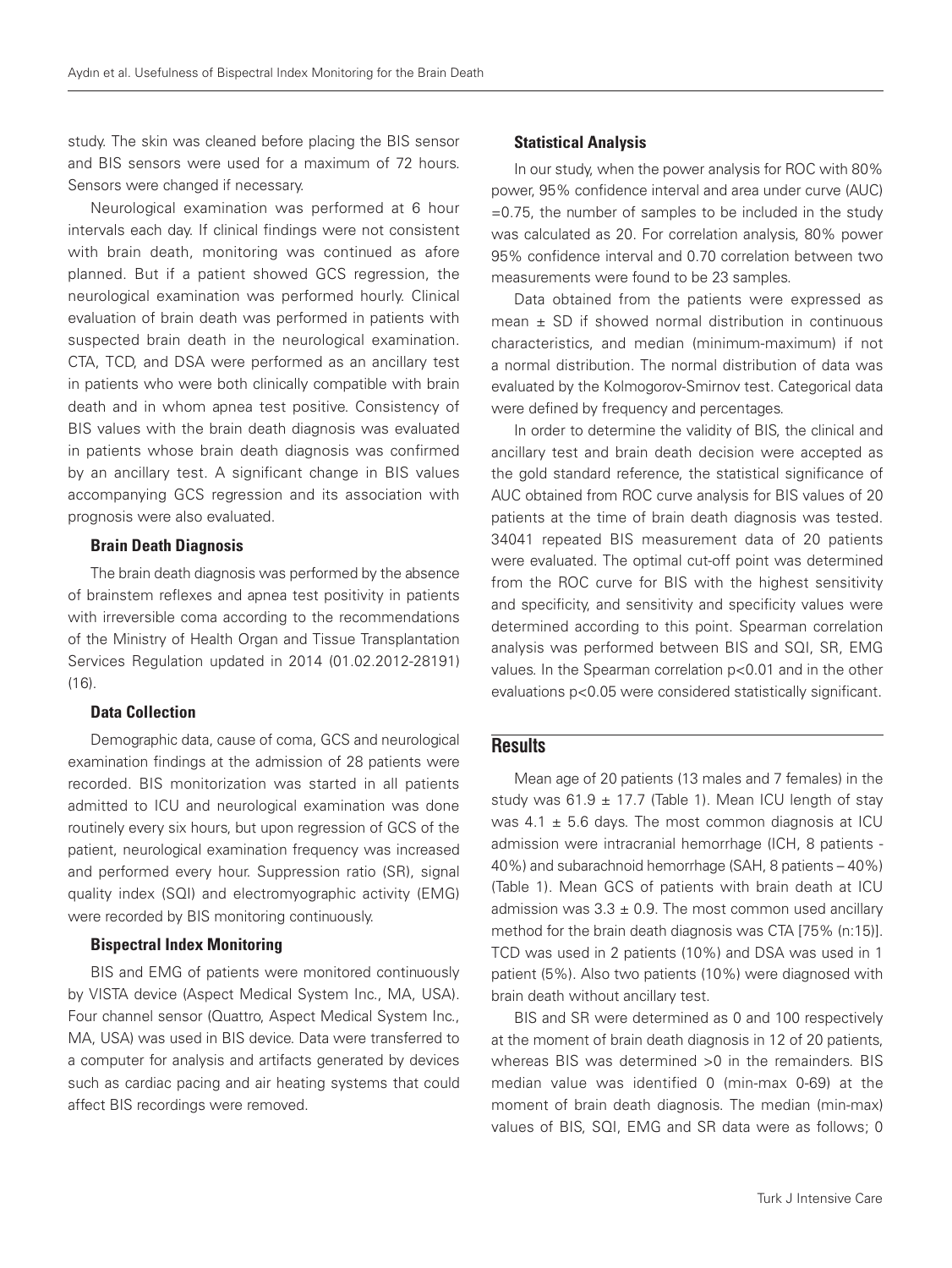(0-97), 100 (0-100), 26 (20-80), 100 (0-100). 34041 repeated BIS measurement data of 20 patients were evaluated. In order to determine the validity of BIS, the clinical and ancillary tests and brain death decision were accepted as gold standard, when the ROC curve analysis was performed for the BIS values of 20 patients at the moment of brain death diagnosis, the AUC was found as 0.582 (0.576-0.588) which was statistically significant (p<0.05) (Figure 1). The sensitivity and specificity of ROC curve analysis for BIS were 0.752, 0.384 consecutively and the optimal diagnostic value was 1.5. There was a negative correlation between BIS and SQI and it was statistically significant (R:-0.118, p<0.05). Although there was a statistically significant correlation, since R<0.20, there was no mention of the correlation. There was a positive correlation between BIS and EMG and it was statistically significant (R:0.679, p<0.05). There was a strong negative correlation between BIS and SR and it was statistically significant (R:-0.959, p<0.05).

# **Discussion**

In our study BIS and SR were determined as 0 and 100 respectively at the moment of brain death diagnosis in 12 of 20 patients, whereas BIS was determined >0 in the remainders. BIS median value was identified 0 (min-max 0-69) at the moment of brain death diagnosis.When the

| Table 1. Demographic and clinical information of patients                                               |               |
|---------------------------------------------------------------------------------------------------------|---------------|
| <b>Characteritics</b>                                                                                   | $n=20$        |
| Age (years) (mean ± SD)                                                                                 | $61.9 + 17.7$ |
| Gender n (%)                                                                                            |               |
| Male                                                                                                    | 13 (65%)      |
| Female                                                                                                  | 7 (35%)       |
| GCS <sup>#</sup> (at ICU admission) (mean±SD)                                                           | $3.3 + 0.9$   |
| Time from ICU admission to brain death (days)<br>(mean±SD)                                              | $3.4 \pm 5.6$ |
| Hospital lenght of stay (days) (mean±SD)                                                                | $6.4 + 5.7$   |
| ICU lenght of stay (days) (mean±SD)                                                                     | $4.1 + 5.6$   |
| Diagnosis n (%)                                                                                         |               |
| $ICH*$                                                                                                  | 8 (40%)       |
| ICM**                                                                                                   | 1(5%)         |
| SAH***                                                                                                  | 8 (40%)       |
| Methanol Intoxication                                                                                   | 2(10%)        |
| Firearm injury                                                                                          | 1(5%)         |
| #Glasgow Coma Scale Score, *Intracranial hemorrhage, **Intracranial mass,<br>***Subarachnoid hemorrhage |               |

ROC curve analysis of BIS values was performed the AUC was found as 0.582 (0.576-0.588) which was statistically significant (p<0.05). At the same time, there was a positive correlation between BIS and EMG and it was statistically significant (R:0.679, p<0.05). In addition, there was a strong negative correlation between BIS and SR and it was statistically significant (R:-0.959, p<0.05).

BIS monitoring is a non-invasive and easy to use method for critically ill patients in ICU. Some studies have reported that BIS monitoring can be useful to determine the timing for performing a comprehensive neurological examination, apnea test and an ancillary test in patients with head trauma and suspected brain death (13). In addition, some studies reported that BIS monitoring can be used for the brain death diagnosis in patients with severe coma admitted to ICU (11,17). Vivien B et al.(11), in their prospective study, reported that 44 patients without brain death at ICU admission and who had BIS values ranging from 20 to 79 did progress to brain death and their BIS values decreased to 0. In contrast, in 17 patients with persistent electrocortical activity detected by EEG who did not progress to brain death after ICU admission, mean BIS values was over 35. Escudero et al.(18), in their study evaluated 19 patients, reported a gradual decrease in BIS values and an increase in SR with clinical deterioration. It was reported that BIS and SR were 0 and 100 consecutively in all patients with confirmed brain death diagnosis. We detected BIS and SR values as 0 and 100 respectively in 12 patients at the moment of brain death whereas BIS>0 and

#### **Table 2. Study flow-chart**

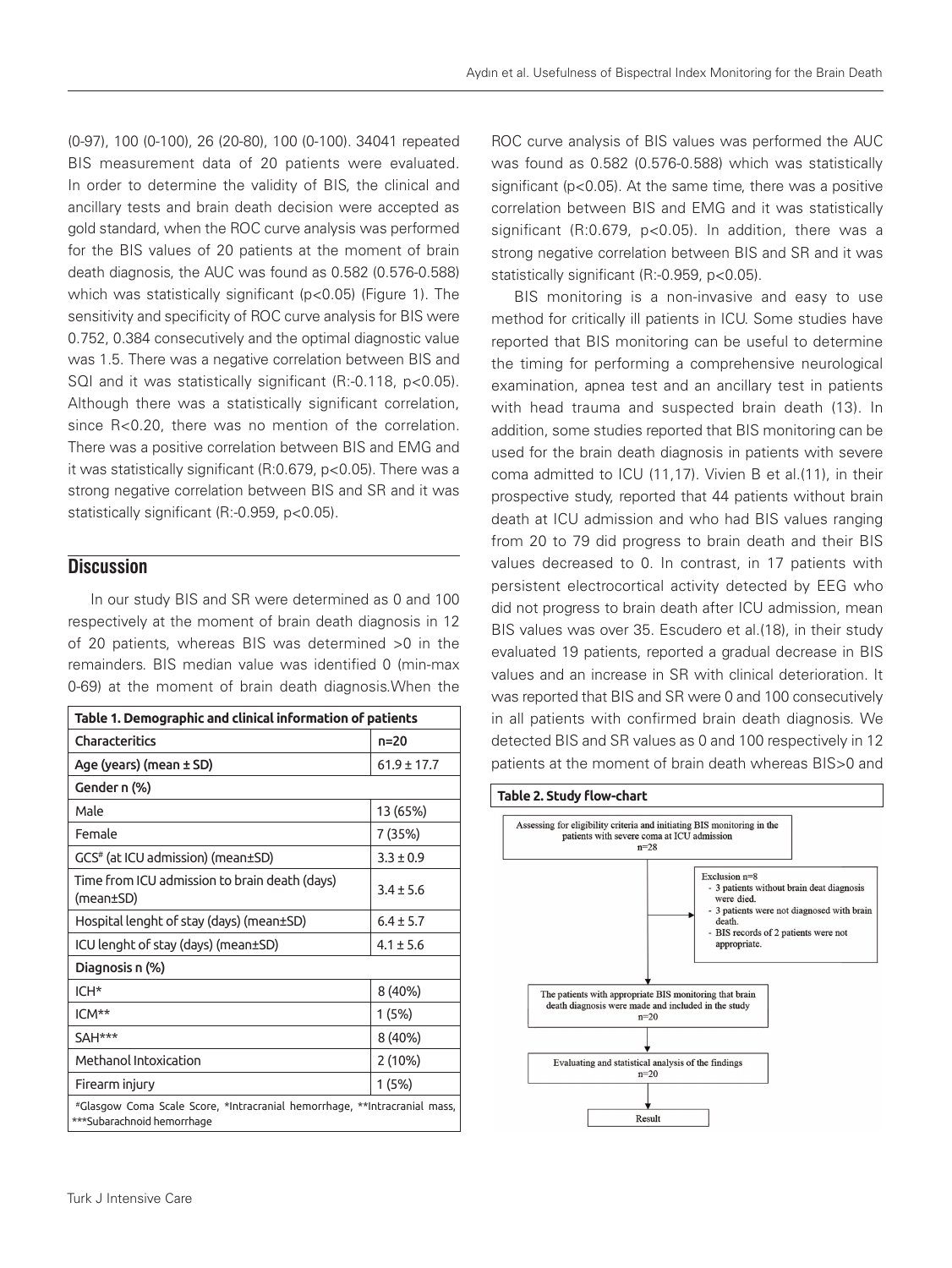SR<100 values were recorded in the remainders. Vivien et al.(11) emphasized two important limitations of their study. Firstly, BIS values can drop to 0 before onset of the brain death in patients with major intracranial hypertension, secondly, significant EMG activity and cardiovascular hyperpulsatility may increase BIS values falsely. Escudero et al.(18), reported that low-frequency EMG activity may increase BIS values falsely in the absence of EEG activity, especially in brain death. Fyntanidou et al.(8), in their study including 35 patients, reported that BIS values consistently gave a value of 0 in 12 patients with brain death diagnosis, but in 23 patients, BIS values were >30 for more than 30 minutes. They emphasized that this change was not due to brainstem electrical activity, but it might be due to external factors such as nearby equipment or internal factors such as heartbeat. Mayr et al.(19) reported "tetaniform" muscle activity during EEG recording in five potential organ donors, suggesting that increased EEG activity may be due to hyperstability of the neuronal membrane caused by artificial hyperventilation in brain death patients. In our study, we recorded BIS values >0 in 8 patients with brain death diagnosis. This may be related to low EMG activity at the moment of brain death diagnosis, interference of nearby devices or heartbeat. In clinical practice, some studies suggested that EMG activity should always be considered for the interpretation of BIS values in severely comatose patients and even neuromuscular blockers may be used



**Figure 1.** ROC curve of BIS measurements for brain death decision state and brain death.

in some cases (11). But we did not use neuromuscular blockers during BIS monitoring. In our study, there was a positive correlation between BIS and EMG and it was statistically significant (R:0.679, p<0.005). Dunham et al.(13), performed a study including 27 patients, and compared BIS values of the patients with brain death and without brain death. They reported that BIS values of the patients with brain death were significantly lower. They reported that BIS value was <5 in 83% of the patients with brain death diagnosis. In the same study, they reported the sensitivity of BIS <20 as 100%, positive predictive value as 82%, negative predictive value as 100% and accuracy as 87%. Jouffroy et al. (20), prospectively evaluated 46 patients, identified that mean BIS value was 4 in 29 patients with brain death under therapeutic hypothermia and it was 0 after warming. BIS values were found to be significantly different between patients with and without brain death. The sensitivity and specificity of the BIS <30 cut-off value during the ICU stay were 96% and 82% respectively for brain death.

In our study, when ROC analysis of BIS values was performed during the brain death diagnosis, AUC was 0.582 (0.576-0.588) and it was statistically significant (p<0.05). Although AUC was as low as 0.58, it was found to be statistically significant since BIS values were measured many time (34041 repetitive BIS data) from the time of ICU admission in 20 patients with brain death. The sensitivity and specificity of ROC curve analysis for BIS were 0.752, 0.384 respectively and optimal diagnosis value was identified 1.5. While the sensitivity is 0.752, it is unacceptable that the specificity is 0.384. As the value of n was 34041 (repeated BIS values) and the confidence interval was 95% [0.576- 0.588], the ROC value may be statistically significant. Although this value is an acceptable level for the validity of a diagnostic test in the field of health, it was not considered statistically significant (21).

Miao et al. (22), used BIS monitoring in 90 patients with coma, reported AUC of BIS values as 0.841 (p<0.001, 95%  $Cl = 0.751-0.931$ . They suggested that BIS may reflect the degree of brain injury and it may help clinicians predict brain death in patients whose BIS value <32.5. On the other hand, Dou et al.(17), evaluated 208 patients with coma, they found that AUC of BIS was <0.5 in their study. In addition, they stated that BIS values <42.5 can not differentiate vegetative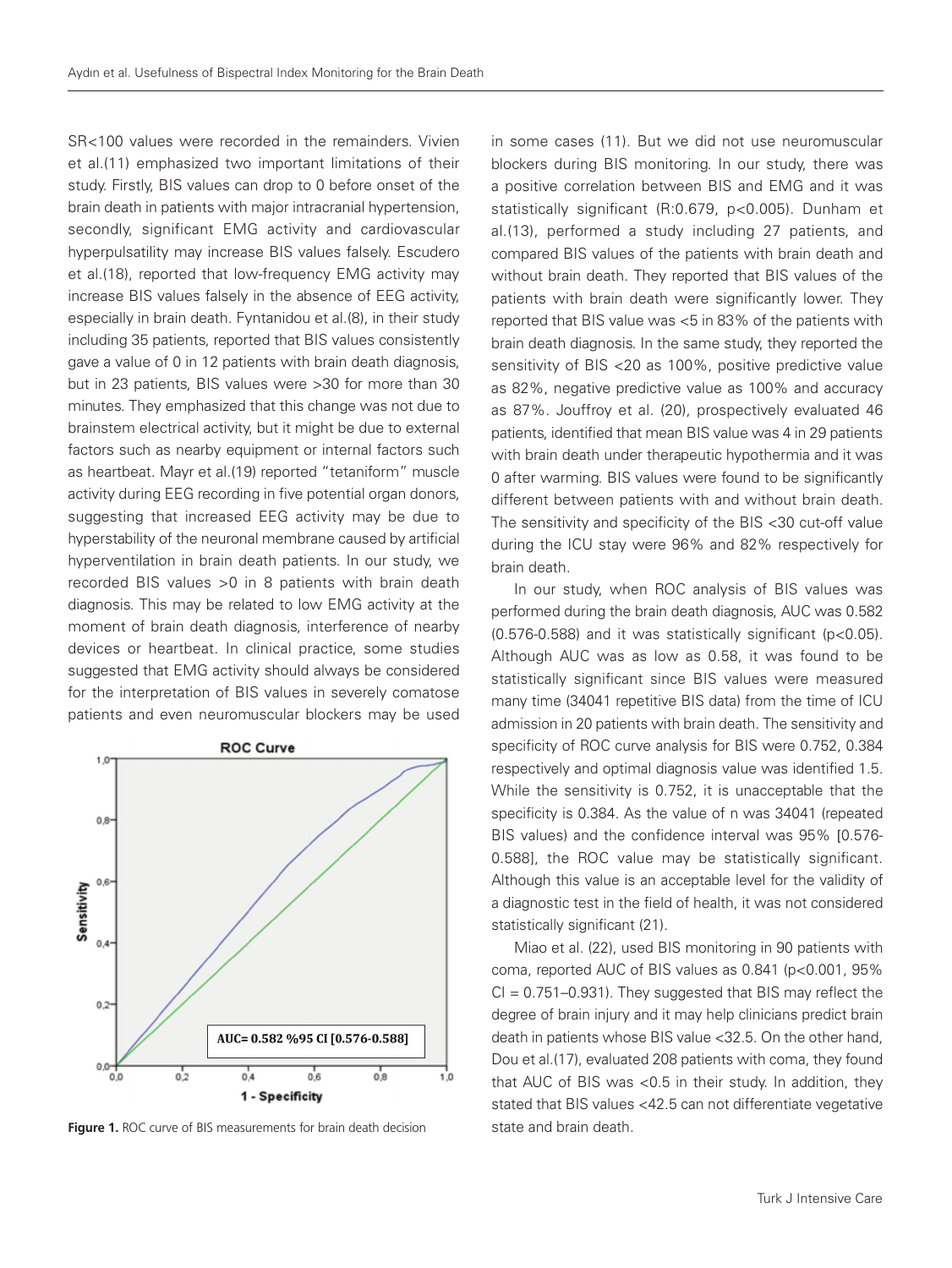# **Conclusion**

BIS is a non-invasive method and it may be used in ICU. BIS monitoring may be useful especially in patients with head trauma and GCS=3. BIS monitoring provides an information about the neurological prognosis and may be used to determine the moment of brain death. When BIS dropped to 0 in patients with brain death suspect, the neurological examination should be repeated and if it is necessary, the brain death diagnosis should be confirmed by ancillary methods such as TCD and CTA. However, EMG activity that may affect BIS value should be considered. We consider that BIS monitoring can prevent loss of time by providing to detect the moment of the brain death and so facilitate the organ transplantation process and however it can not take the place of the other ancillary methods.

## **Ethics**

**Ethics Committee Approval:** Study was performed between 2016-2017 in Dokuz Eylul University (DEU) School of Medicine Intensive Care Unit after local ethics committe approval (DEU Non-Interventional Research Ethics Committee decision no: 2016/19-05).

Peer-review: Externally peer-reviewed.

## Authorship Contributions

Surgical and Medical Practices: K.A., Y.L.U., T.Ç., Concept: K.A., Y.L.U., T.Ç., P.K., A.N.G., Design: K.A., Y.L.U., T.Ç., B.E., T.M., Y.S., E.Y., B.C., U.K., P.K., A.N.G., Data Collection or Processing: K.A., Y.L.U., T.Ç., T.M., Y.S., E.Y., B.C., U.K., A.N.G., Analysis or Interpretation: K.A., Y.L.U., T.Ç., B.E., T.M., Y.S., E.Y., B.C., U.K., P.K., A.N.G., Literature Search: K.A., Y.L.U., T.Ç., B.E., T.M., Y.S., E.Y., B.C., U.K., P.K., A.N.G., Writing: K.A., Y.L.U., T.Ç., B.E., T.M., Y.S., E.Y., B.C., U.K., P.K., A.N.G.

**Conflict of Interest:** No conflict of interest was declared by the authors.

**Financial Disclosure:** The authors declared that this study received no financial support.

# **References**

- 1. Gardiner D, Shemie S, Manara A, Opdam H. International perspective on the diagnosis of death, Br. J. Anaesth. 108 (2012). doi:10.1093/bja/aer397.
- 2. Wijdicks EFM. Brain death worldwide: Accepted fact but no global consensus in diagnostic criteria, Neurology. 58 (2002) 20–25. doi:10.1212/WNL.58.1.20.
- 3. Arsava EM, Demirkaya Ş, Dora B, Giray S, Gökçe M. Turkish Neurological Society Diagnostic Guidelines for Brain Death \*, Turkish J. Neurol. (2014) 101–104.
- 4. Citerio G, Murphy PG. Brain death: The European perspective, Semin. Neurol. 35 (2015) 139–144. doi:10.1055/s-0035-1547533.
- 5. Paolin A, Manuali A, Di Paola F, Boccaletto E, Caputo P, Zanata R et al. Reliability in diagnosis of brain death. Intensive Care Med (1995) 21:657-662.
- 6. Misis M, Raxach JG, Molto HP, Vega SM, Rico PS. Bispectral Index Monitoring for Early Detection of Brain Death, Transplant. Proc. 40 (2008) 1279–1281. doi:10.1016/j.transproceed.2008.03.145.
- 7. Johansen JW. Update on bispectral index monitoring, Best Pract. Res. Clin. Anaesthesiol. 20 (2006) 81–99. doi:10.1016/j. bpa.2005.08.004.
- 8. Fyntanidou B, Grosomanidis V, Aidoni Z, Thoma G, Giakoumis M, Kiurzieva E et al. Bispectral index scale variations in patients diagnosed with brain death, Transplant. Proc. 44 (2012) 2702–2705. doi:10.1016/j.transproceed.2012.09.012.
- 9. Johansen JW. Update on Bispectral Index monitoring. Best Practice & Research Clinical Anaesthesiology Vol. 20, No. 1, pp. 81–99, 2006.
- 10. Bilgili B, Montoya JC, Layon AJ, Berger AL, Kirchner HL, Gupta LK et al. Utilizing Bi-Spectral Index (BIS) for the monitoring of sedated adult ICU patients: A systematic review, Minerva Anestesiol. 83 (2017) 288–301. doi:10.23736/S0375-9393.16.10886-7.
- 11. Vivien B. Paqueron X, Le Cosquer P, Langeron O, Coriat P, Riou B. Detection of brain death onset using the bispectral index in severely comatose patients, Intensive Care Med. 28 (2002) 419–425. doi:10.1007/s00134-002-1219-4.
- 12. Fabregas N, Gambus PL, Valero R, Carrero EJ, Salvador L. Can bispectral index monitoring predict recovery of consciousness in patients with severe brain injury?, Anesthesiology. 101 (2004) 43– 51. doi:http://dx.doi.org/10.1097/00000542-200407000-00009.
- 13. Dunham CM, Katradis DA, Williams MD. The bispectral index, a useful adjunct for the timely diagnosis of brain death in the comatose trauma patient, Am. J. Surg. 198 (2009) 846–851. doi:10.1016/j.amjsurg.2009.05.032.
- 14. Okuyaz Ç, Birbiçer H, Doruk N, Atıcı A. Bispectral Index Monitoring in Confirmation of Brain Death in Children, J. Child Neurol. 21 (2006) 799–801. doi:10.1002/(SICI)1097-0177(199909)216:1<1::AID-DVDY1>3.0.CO;2-T.
- 15. Carney N, Totten AM, O'Reilly C, Ullman JS, Hawryluk GWJ, Bell MJ et al. Guidelines for the Management of Severe Traumatic Brain Injury, Fourth Edition, Neurosurgery. 80 (2017) 6–15. doi:10.1227/ NEU.0000000000001432.
- 16. Sağlık Bakanlığı ve bağlı kuruluşlarının teşkilat ve görevleri hakkında kanun hükmünde kararname ile bazı kanunlarda değişiklik yapılmasına dair kanun. Kanun No. 6514. Kabul Tarihi: 02/01/2014. (http://www.resmigazete.gov.tr/eskiler/2014/01/20140118-1.htm). (accessed in 21 january 2020).
- 17. Dou L, Gao H, Lu L, Chang W. Bispectral index in predicting the prognosis of patients with coma in intensive care unit, World J. Emerg. Med. 5 (2014) 53. doi:10.5847/wjem.j.i ssn.1920-8642.2014.01.009.
- 18. Escudero D, Otero J, Muñiz G, Gonzalo JA, Calleja C, González A et al. The Bispectral Index Scale: Its use in the detection of brain death, Transplant. Proc. 37 (2005) 3661–3663. doi:10.1016/j. transproceed.2005.08.054.
- 19. Mayr N, Zeitlhofer J, Auff E, Wessely P, Deecke L. [The significance of EMG artefacts in isoelectric EEG], EEG. EMG. Z. Elektroenzephalogr. Elektromyogr. Verwandte Geb. 21 (1990) 56—58. http://europepmc. org/abstract/MED/2110890.
- 20. Jouffroy R, Lamhaut L, Guyard A, Philippe P, An K, Spaulding C et al. Early detection of brain death using the Bispectral Index (BIS) in patients treated by extracorporeal cardiopulmonary resuscitation